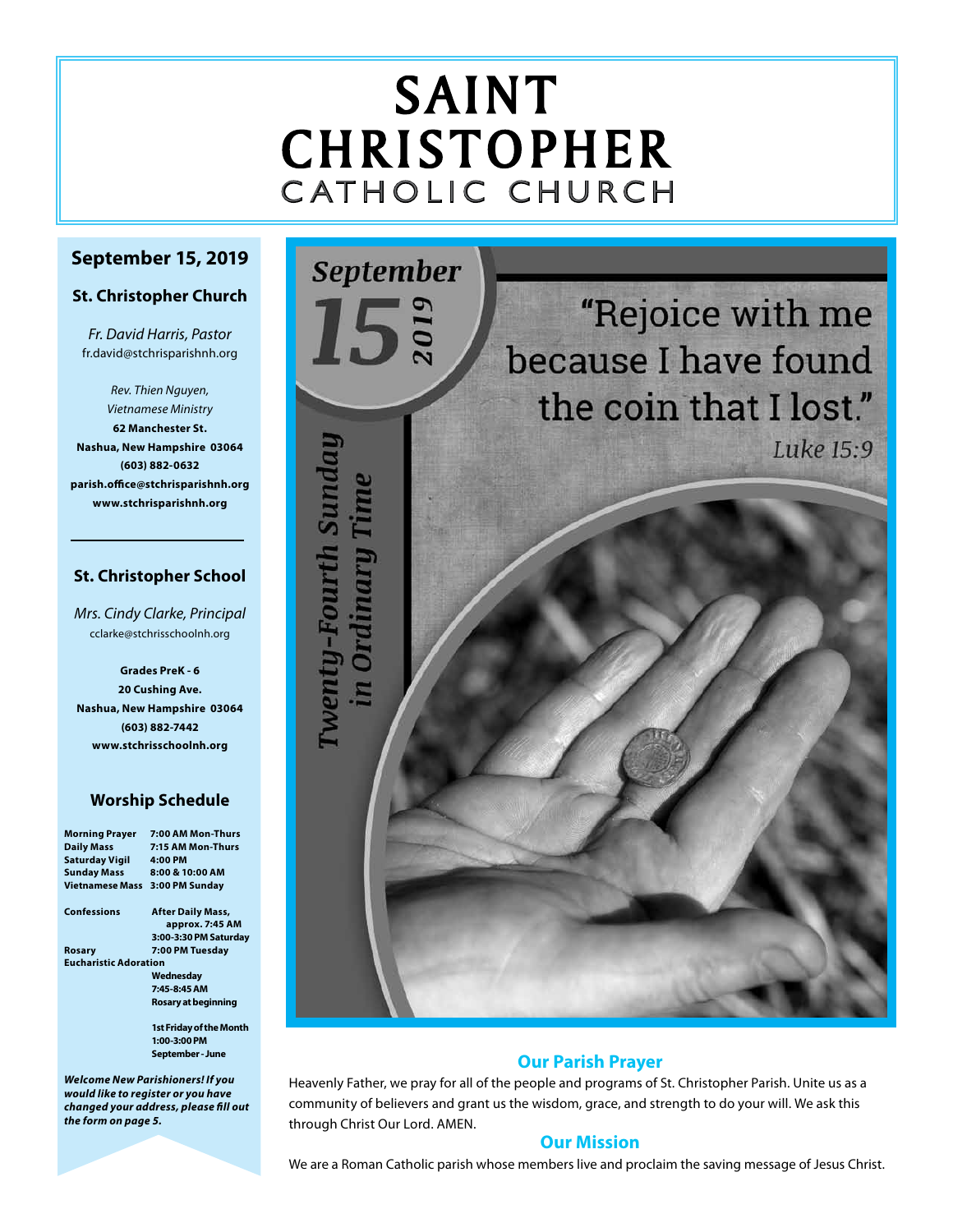# Mass Intentions

#### **Saturday, September 14**

4:00 PM Alfons Kleponis by His Family

#### **Sunday, September 15**

| 8:00 AM  | Stephen J. Miller            |
|----------|------------------------------|
|          | by Dan & Sue Tracy           |
| 10:00 AM | For the people of the parish |
|          |                              |

3:00 PM Vietnamese Mass

#### **Monday, September 16**

7:15 AM Deceased Members of the Matthew Ennis Family by Caroline & Kathy

#### **Tuesday, September 17**

7:15 AM Rene Salvas by Mr. & Mrs. Joe Mercurio and Family

**Wednesday, September 18** 7:15 AM Rene Salvas by Her Friends

**Thursday, September 19** 7:15 AM Jeannette Goyette by Her daughter, Jean

**Friday, September 20** No Mass on Friday mornings

#### **Saturday, September 21** 4:00 PM Martin Bernard by The Bernard Family

#### **Sunday, September 22**

| 8:00 AM<br>10:00 AM | For the people of the parish<br>Sheila Neverett<br>by Joseph & Annette Curro |
|---------------------|------------------------------------------------------------------------------|
|                     | Martha Melendez<br>by The Murphy Family                                      |

3:00 PM Vietnamese Mass

#### **The Sanctuary Lamp Burns This Week:** For the people of the parish

#### **Altar Bread and Wine:**

The Altar Bread and Wine, which will become the Body and Blood of Our Lord Jesus Christ at all Masses during September will be offered for Ross W. Jordan by Mary F. Heinle & Ruth G. Gaukstern.

*Arrangements can be made to donate the monthly Altar bread and wine in honor of a loved one by contacting the rectory at 882-0632 during business hours. Mass intentions can also be scheduled by calling the rectory.* 

**Thank you for respecting God's Holy Presence by keeping cell phones and other electronic devices outside of this Sacred Space.**



#### **An Exciting Moment in Our History!**

On Tuesday evening we shared a moment of great joy and thankfulness as we blessed our new Fine Arts Center! As you know, this project makes wonderful use of the former campus convent house and we have repurposed the space for visual and musical art space for our school and parish. The lower floor will host space for choral instruction and instrument practice, and the upper floor will be used for drawing, painting, and other visual art. We are most grateful to God to be able to have such a special space that will serve our community for many years to come!

*This project came about through the hard work and vision of many individuals, including our former pastor Monsignor Richard Kelly, our principal Cindy Clarke, our advancement team of Marta Nissen and Carol Fiore, Mr. Steve Bonnette, our* 

#### *School Board, and countless donors and benefactors!*

*We were especially blessed to work with Kevin Corriveau and his team at Capital Projects and Maintenance for their outstanding craftsmanship, hard work, and dedication to the school in all phases of the building project!*

If you would still like to make a contribution towards this special project, please visit https://www.stchrisschoolnh.org/apps/ pages/FineArtsCenter.

#### **Our Visiting Priest...**

Please warmly welcome Father John Mahoney, a priest of the Diocese of Manchester who works with NH Catholic Charities, who is graciously covering the Masses at St. Christopher's this weekend while I am on vacation. Thank you Father John and I look forward to seeing you all again next week!

*In Christ, Fr. David*



*Fr. David and Cindy Clarke cut the ribbon for the new St. Christopher Fine Arts Center on Tuesday, September 10. Joining them are, from left to right, John Levesque, Msgr. Richard Kelley, Superintendant David Thibault, Cindy Clarke, Fr. David, Kevin Corriveau, Dana Keegan, Brendan Keegan, and art teacher Laura Daigle.*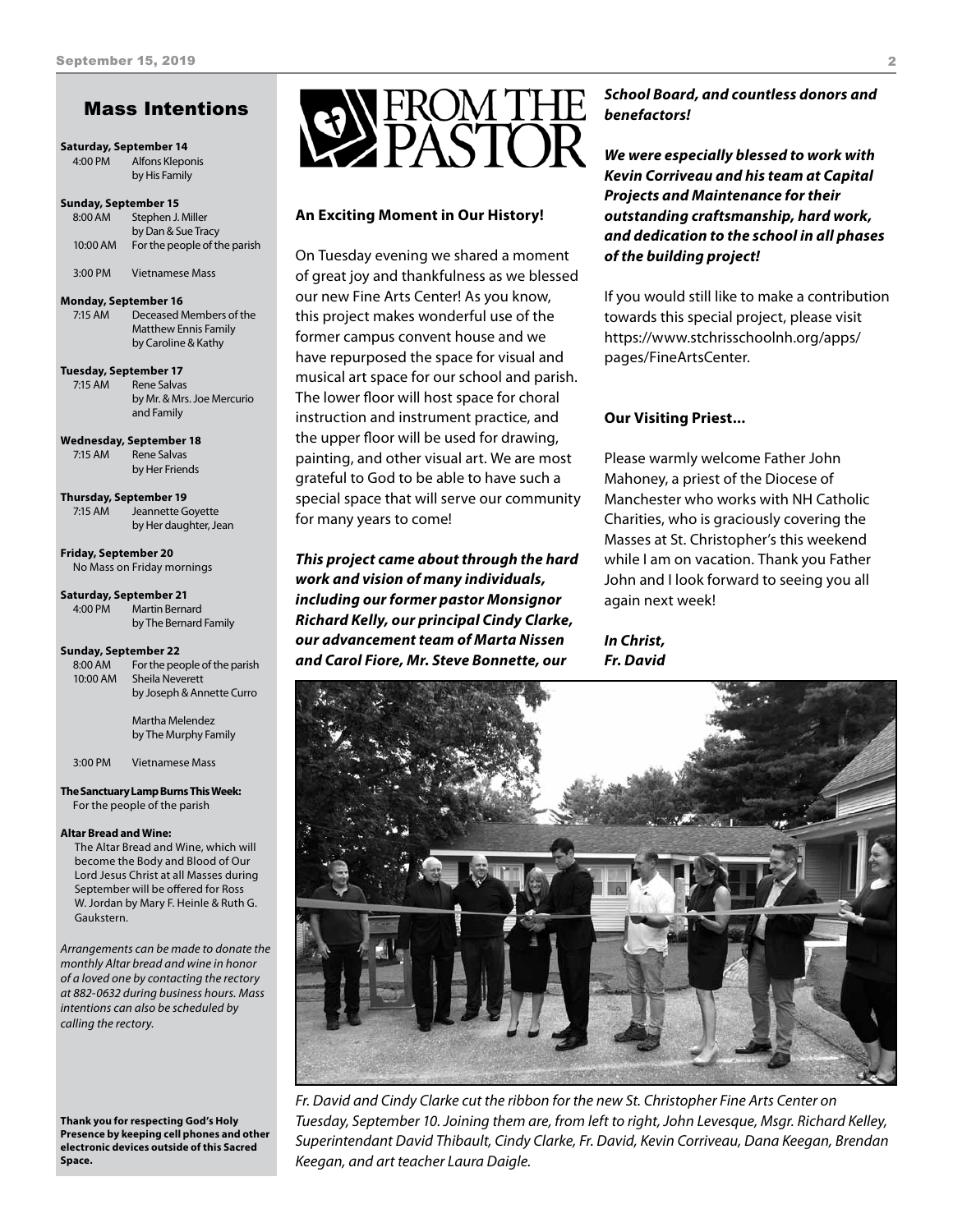#### **Marian Devotions**

October is noted as Our Lady's month so that special devotions to Her are especially important during October. Rosaries are special for Our Lady so please pray your Rosary every day. The Rosary described below is another way to honor Our Lady.

#### *The Servite Rosary*

The Servite Rosary is a devotion to the 7 Sorrows of Our Blessed Lady and is also known as the Our Sorrowful Mother's Ministry and is enfolded in Our Lady's Apostolate of Healing, Reconciliation and Mercy. This devotion originated in the 13th Century and was established by the Order of Friar Servants of Mary. It recalls the lifetime of Sorrows that the Virgin Mother of God endured in compassion for the trials she underwent and the suffering and death of her Divine Son. It consists of seven groups of seven beads each along with an additional 3 beads on the drop (fifty-two in total), seven medals each depicting one of the seven Sorrows and a large Mater Dolorosa medal. Special graces accompany recitation of this Rosary and propagation of this devotion brings the reward of eternal consolation and joy in heaven.

I have fourteen of these rosaries and a small pamphlet to go with each rosary (one per family, please) blessed by Fr. David. They will be available after the 4:00 PM mass on Saturday, October 5, 2019 in a basket in the alcove by the side entrance to the church. If there are any left over, I will make them available after the 4:00 PM mass on October 12, 2019. If I run out (God willing), you may purchase one by going to the Apostolate's website (the shopping part) at www.osmm. org. If you have questions, feel free to contact me at susannemtracy@gmail.com. *O Mary, conceived without sin, Pray for us who have recourse to thee.* 

St. Christopher's would like to welcome Michael & Debra Hanlon and their son Michael to the parish and their new spiritual home!

Please welcome them to our St. Christopher family!



#### **Come One, Come All, Come follow the Call!**

Our Adult and Youth Choirs will resume rehearsals soon. The Adult Choir begins on September 18th at 7:00 PM and the Youth Choir will start on October 6th following the 10:00 Mass, from 11:15 AM -- 12:00 PM in the choir loft. Music has a unique way of lifting spirits and making us happy. We praise God as a way of expressing our gratitude and love. Music ministers are called to serve the community by fostering prayer. I am extending an invitation to members of our congregation to join either choir. The Adult Choir sings at the 10:00 Mass on Sunday and the Youth Choir sings at the 10:00 Mass on the third or fourth Sunday of the Month.

Come One, Come All, please come and follow the Call! Any questions? Please contact me at music@stchrisparishnh.org or see me following any mass. God Bless and See you in Church!

Blessings, *Carol Ann Skabo Director of Music*



# **Blue Mass and Breakfast**

The Most Reverend Peter A. Libasci, Bishop of Manchester, cordially invites members of law enforcement, firefighters, and emergency medical technicians and their families and communities to a Blue Mass, Sunday 10:30 AM, on September 22, 2019, at St. Joseph Cathedral, Corner of Lowell and Pine Streets, Manchester, NH. A free breakfast will be held immediately following Mass in the Cathedral Church Hall.

The Blue Mass is to pray for and with the members of law enforcement, firefighters, and emergency medical technicians, that God will bless them in their work and bless their families and loved ones.

Registration is only required if you are planning on attending the breakfast (free): https://bluemass2019.eventbrite.com by September 18.

#### **Did You Know..**

Catholics comprise 50 percent of all Christians worldwide and 16 percent of the world's total population.

#### **We're Here for YOU at St. Christopher Parish!**

#### *Rectory Hours:*

| Monday - Friday                   | $9:00 - 3:00$ |  |
|-----------------------------------|---------------|--|
| Rectory Phone:                    | 882-0632      |  |
| Rectory Email:                    |               |  |
| parish.office@stchrisparishnh.org |               |  |

#### *Fr. David Harris*

*fr.david@stchrisparishnh.org*

#### *Parish Life - Linda Sanborn lsanborn@stchrisparishnh.org Bookkeeper* - *Jean Dickson bookkeeper@stchrisparishnh.org*

*Director of Music & Organist* - *Carol Ann Skabo music@stchrisparishnh.org*

#### *Religious Educ.* - *Christine Mercurio cmercurio@stchrisparishnh.org Confirmation* - *Deacon Jim Daly deaconjim@stchrisparishnh.org RCIA* - *Joe Mercurio rcia@stchrisparishnh.org Youth Ministry* - *Emily Murphy*

*youthministry@stchrisparishnh.org*

*Parish Council* - *Elizabeth Cote ecote@stchrisparishnh.org Finance Committee -- Tom Nardone tnardone.work@gmail.com*

*Bulletin - Marta Nissen bulletin@stchrisparishnh.org*

Bulletin submissions are due one week before publication.



**Like St. Chris Parish on Facebook!**



**Join our Parish Email List!**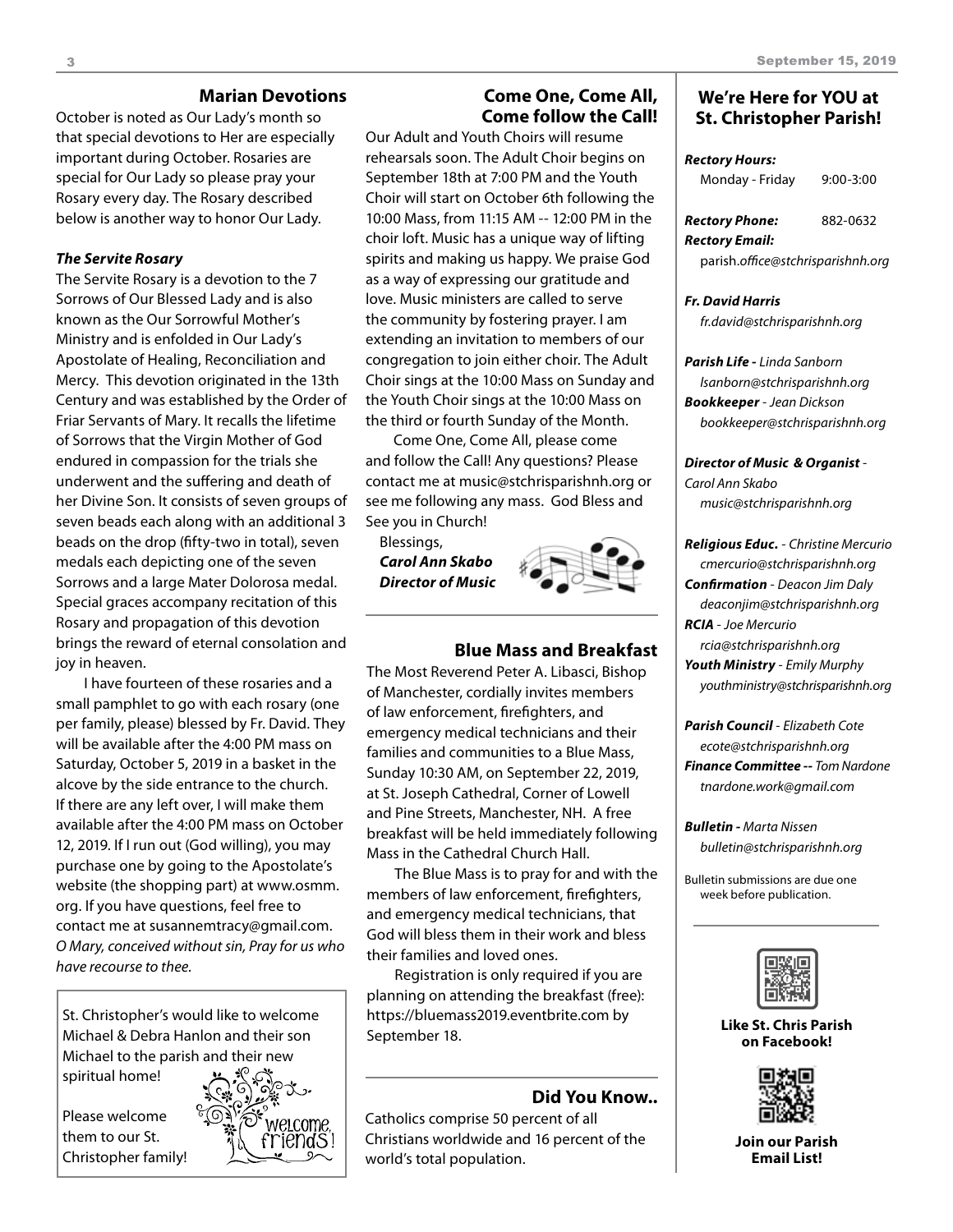# *here to review offertory totals in upcoming bulletins! Thanks1*

- **•**  *First Eucharist- (grade 3 and up)* Students who received Reconciliation in the Fall of 2018 should register for this class and the Fall 2019 Confirmation class. The class will run from January through May 2020. Confirmation and First Eucharist will be received in one celebration in the Spring of 2020. Email cmercurio@stchrisparishnh. org for more information.
- **•**  *Confirmation grades 5-7+* Students who have received baptism, reconciliation and first communion but have not been confirmed should register for this class. Confirmation will be received in the Spring of 2020. The class will run from January through May. Confirmation will be received in the Spring of 2020. Email deaconjim@ stchrisparishnh.org for more information.

# **Enroll Now!**

**Thank you**<br>for supporting **for supporting your Spiritual Home!**

Seeing is believing!

*Staff vacation did not permit the offertory to be prepared in time for the bulletin deadline this week. Please check back* 

**GIVE UNTO**  $\sqrt{\text{the}}$  LORD

Apply online at **StChrisSchoolNH.org** 

# **Faith Formation**

#### *Register now.... Faith Formation program starts THIS Weekend!*

*Families should meet in the church hall by 8:30 AM.* 

Forms for Fall 2019/2020 are available for download on the Parish website. Visit stchrisparishnh.org , print your registration and return both forms and fees to the parish office : attn Rel Ed.

• FALL 2019-Pre-K to 6th grade- Sunday Morning from 8:30 - 9:45 AM •FALL 2019-Grade 7/8 program- Monday Evening from 6:30 - 7:45 PM

#### **St. Andrew Dinners**

St. Andrew was the first of the Apostles to hear Jesus' call to follow him. We would like to invite men in our diocese who are considering a vocation to the priesthood or would simply like some help hearing the Lord's call for their life, to an evening of prayer, conversation with the Vocations Team, and dinner. These evenings will take place for different age groups on Fridays from 6:00-8:00 PM at the Joseph House (279 Cartier Street) in Manchester. Please RSVP to Becky Vinson at rvinson@rcbm.org or 663-0153 if you would like to attend.

*October 4: Young Men Ages 13-18 October 18: Men Ages 19-60*

# **Sacrament Preparation Program**

*Register Now! -* Forms for Fall 2019/2020 are available for download on the Parish website. Visit stchrisparishnh.org , print your registration and return with required certificates/fee to the parish office. For questions, email cmercurio@stchrisparishnh.org (Reconciliation/first Eucharist) or deaconjim@stchrisparishnh.org. (Confirmation)

All students registering for a sacrament class must also be enrolled in ongoing faith formation classes (catholic parish or a parochial school).

#### **Fall 2019 Classes:** *Starts September 29th*

#### *PLEASE NOTE: New Times for Sacrament Program*

- **• Reconciliation (Grade 2 and up) --** *Sunday afternoon from 4:00 5:00 PM.*  Students entering grade 2 and up who have been baptized but not yet received the sacrament of first confession may register for this class. Email cmercurio@ stchrisparishnh.org for more information.
- **• Confirmation- (Grade 3)** -- *Sunday evening from 5:30 6:30 PM.* Students who attended Reconciliation in the Fall of 2018 should register for this class and the First Eucharist class. Email deaconjim@stchrisparishnh.org for more information.

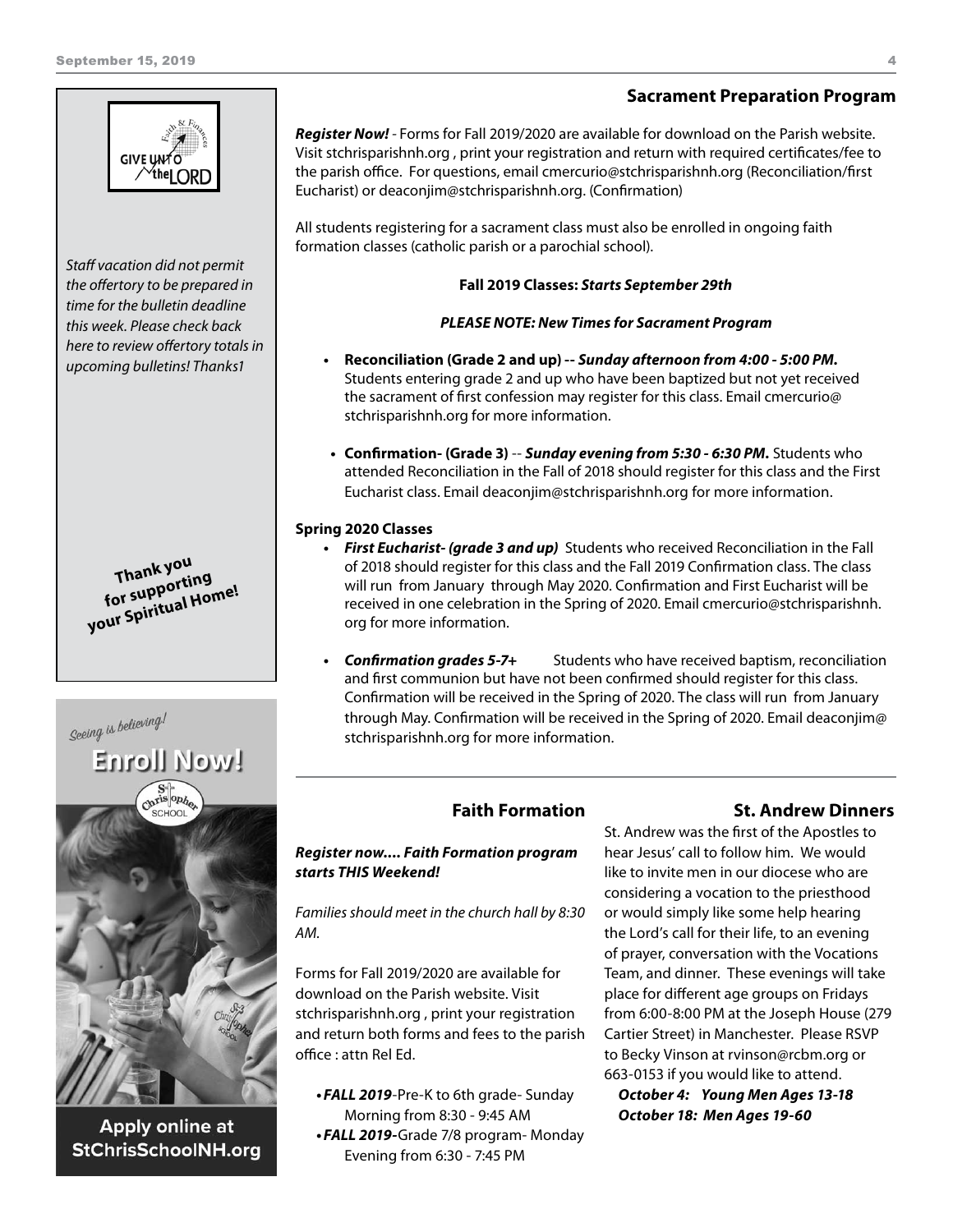#### **RCIA Reunion**

Greetings RCIA friends past and present! As the summer winds down and we move towards another RCIA season here at St. Chris, we, the team, would like to pause and reflect on all the people and blessings that have been part of this wonderful program over the years. To that end, we are planning a reunion potluck dinner for past and present RCIA participants - candidates, team members, new inquirers, all - to be held on Monday, September 16 at 6:30 PM at the Pennell Center, 6:30 PM. Please come! And if you so desire, feel free to share a favorite appetizer, entree, or dessert.

#### **Anniversary Mass**

Bishop Peter A. Libasci invites all couples celebrating an anniversary in 2019 of 5, 25 or 50 years, to attend the Fall Wedding Anniversary Mass. This celebration will be held on Sunday, October 20, 2019 at 2:00 PM, at St. Joseph Cathedral, Manchester. To register, please contact the parish office by September 20, 2019. Couples celebrating anniversaries of 10, 15, 20, 30, 35, 40, 45 or 55+ years will be asked to register later for a spring celebration.

#### **Knights of Columbus Youth Essay Contest**

All Catholic students in public, private and parochial schools grades 8-12, in Nashua, NH are invited to participate in the Annual Knights of Columbus Catholic Citizenship Essay Contest. Every year, students are encouraged to write a 500 to 750 word essay on the theme of "*the meaning of Virtue and how you live and embody the virtue of Charity"*. The local contest will be hosted by St. Boniface Council 11907 in Nashua.All contestants on the local level are recognized for their participation in the contest. Participants are required to furnish written parental consent. Due by September 30. For entry forms or additional information, contact: Grand Knight Rob Everett (603) 229- 7319 or rje7@hotmail.com.

**Corpus Christi Corner**

just passes so quickly! Thank you to all who put food into the church baskets during the summer months. Your continued generosity is amazing! The total for August is 137.4 pounds of food collected for the Pantry.

It's hard to believe that summer is over. It

With school starting again, we are asking for food that can be used in school lunches and for after school snacks: jelly, crackers, brownie mix, toothpaste, beef stew, soup, hot cocoa, stuffing, gravy, syrup and pancake mix. There are baskets located at each of the church entrances for your donations. Thank you!

#### **Yoga for Seniors**

Start your week off by improving your overall health with Yoga. Yoga for Seniors takes place on Monday mornings at 8:00 am in the Church Hall. The class that moves the whole body through a series of seated and standing yoga poses to increase flexibility and range of motion, improve balance and core strength, and help promote stress reduction and mental clarity. Classes are provided free of charge to St. Christopher's seniors. All are welcome to stop by and watch or participate.

#### **Upcoming class schedule:**

 **September 16 – 8:00 AM September 23 – 8:00 AM September 30 – 8:00 AM**

#### **From the Families of Nazareth**

#### *Allowing The Consequences Of Evil To Convert You*

"Sometimes only a failure and the suffering it entails are able to shock us and lead to our conversion."

> *Tadeusz Dajczer, The Gift of Faith, 3rd. ed. (Ft. Collins, CO: IAMF, 2012),78.*

*First faith sharing meeting of the year is Thursday Sept 27, 7:00 PM at 94 Walden Pond Drive in Nashua.*

#### **For Vocations**

"Make straight paths for your feet." Will your path of holiness be as a priest or in the consecrated life? Call Father Matt Mason (603) 669-3100, or write: mmason@rcbm.org.



*Lord, hold our troops in your loving hands. Protect them as they protect us. Bless them and their families, For the selfless acts they perform, For us in our time of need. And give us peace. We ask this in the name of Jesus, Our Lord and Savior. Amen.*

Please pray for the following service people from our parish:

Children of William & Yvette Berthelotte: LTC Brian Berthelotte (Army); LtCol Mark Berthelotte (USAF);

LCDR Brad Berthelotte (Navy)

Grandson of William & Yvette Berthelotte: Cpl. Matthew Berthelotte

(USMC)

Son of John & Alana Kocsis: SSG. John Kocsis III (Army)

Son of Joseph & Sue Strob: Maj. Rob Strob

Grandsons of Pat & Kaye Heffernan: Sgt. Eamonn Garber (USMC)

Son of David & Patricia Taylor: SFC James Taylor (Army)

Grandson of Lorraine St. Pierre PFC Alexander St. Pierre (Army)

Sons of Laurie Kopka and Grandsons of Madeleine Kopka: AT2 Michael Allard (Navy) AME2 Joseph Allard (Navy)

Daugher of John Soltis: Lt.Col. Kristen Soltis (USAF)

Grandchildren of Dan & Sue Tracy: 1Lt Brittany DesLauriers (Army) PFC Gavin Tracy (US Army)

Grandson of Betty Batey: Captain Nick Batey USAF

*To add to our military prayer list, email bulletin@stchrisparishnh.org or call the Rectory at 882-0632.*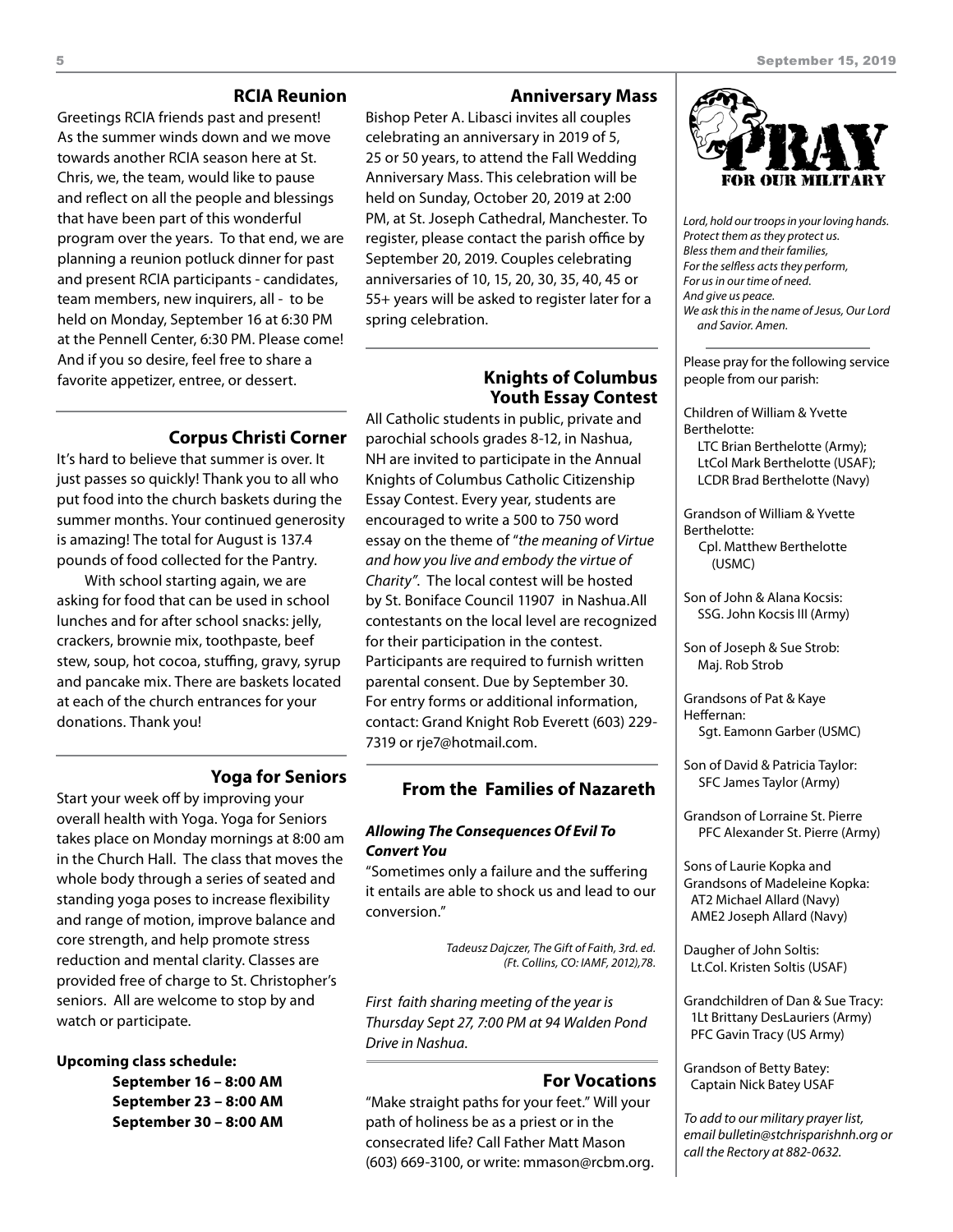#### *St. Christopher Parish Community Outreach*

#### **Parish Prayer Line** *Overwhelmed by life, by care? May we help with our prayer?*

St. Christopher's Prayer Line -- 24/7 from us to Heaven!

*Call the Prayer Line* (Coordinator Maureen Brown) 882-8634

*Go online to* www.stchrisparishnh.org

#### *Send email to* prayerhotline@ stchrisparishnh.org

#### **Prayer Shawls**

Our prayer shawl ministry, Creating for our Community, gathers once a month to knit, crochet, and pray as they create beautiful prayer shawls. If you know of someone who could benefit from the gift of a Prayer Shawl, whether they are having difficult time, or simply need the comfort of Prayer wrapped around their shoulders, please contact the rectory at 882-0632.

#### **Outreach Ministry**

If you are homebound and cannot attend Mass and would like to receive communion, please call the Rectory 882-0632.

#### **Senior Companions**

Are you homebound? Would you enjoy a visit? Your parish wants to stay connected with you! If St. Christopher is your spiritual home, how about a visit from one of your fellow parishioners? To arrange a visit, please call the Rectory at 882-0632.

# **Saint Cornelius**

There was no pope for 14 months after the martyrdom of Saint Fabian because of the intensity of the persecution of the Church. During the interval, the Church was governed by a college of priests. Saint Cyprian, a friend of Cornelius, writes that Cornelius was elected pope "by the judgment of God and of Christ, by the testimony of most of the clergy, by the vote of the people, with the consent of aged priests and of good men."

The greatest problem of Cornelius's two-year term as pope had to do with the Sacrament of Penance and centered on the readmission of Christians who had denied their faith during the time of persecution. Two extremes were finally both condemned. Cyprian, primate of North Africa, appealed to the pope to confirm his stand that the relapsed could be reconciled only by the decision of the bishop.

In Rome, however, Cornelius met with the opposite view. After his election, a priest named Novatian (one of those who had governed the Church) had himself consecrated a rival bishop of Rome—one of the first antipopes. He denied that the Church had any power to reconcile not only the apostates, but also those guilty of murder, adultery, fornication, or second marriage! Cornelius had the support of most of the Church (especially of Cyprian of Africa) in condemning Novatianism, though the sect persisted for several centuries. Cornelius held a synod at Rome in 251 and ordered the "relapsed" to be restored to the Church with the usual "medicines of repentance."

The friendship of Cornelius and Cyprian was strained for a time when one of Cyprian's rivals made accusations about him. But the problem was cleared up. A document from Cornelius shows the extent of organization in the Church of Rome in the mid-third century: 46 priests, seven deacons, seven subdeacons. It is estimated that the number of Christians was about 50,000. He died as a result of the hardships of his exile in what is now Civitavecchia.

#### *Reflection*

It seems fairly true to say that almost every possible false doctrine has been proposed at some time or other in the history of the Church. The third century saw the resolution of a problem we scarcely consider—the penance to be done before reconciliation with the Church after mortal sin. Men like Cornelius and Cyprian were God's instruments in helping the Church find a prudent path between extremes of rigorism and laxity. They are part of the Church's ever-living stream of tradition, ensuring the continuance of what was begun by Christ, and evaluating new experiences through the wisdom and experience of those who have gone before. *https://www.franciscanmedia.org*

**Welcome! Please use this form to register!**

*St. Christopher Parish welcomes all visitors to our Spiritual Home! If you are interested in joining the parish, please complete the form below and either drop it in the Offertory Basket or mail it to the Rectory. One of our Parish staff members will be in touch. Registration forms are also available online at www.StChrisParishNH.org.*

**\_\_\_\_\_\_\_\_\_\_\_\_\_\_\_\_\_\_\_\_\_\_\_\_\_\_\_\_\_\_\_\_\_\_\_\_\_\_\_\_\_\_\_\_\_\_\_\_\_\_\_\_\_\_\_\_\_\_\_\_\_\_\_\_\_**

**Address \_\_\_\_\_\_\_\_\_\_\_\_\_\_\_\_\_\_\_\_\_\_\_\_\_\_\_\_\_\_\_\_\_\_\_\_\_\_\_\_\_\_\_\_\_\_\_\_\_\_\_\_\_\_\_\_\_\_**

**Name \_\_\_\_\_\_\_\_\_\_\_\_\_\_\_\_\_\_\_\_\_\_\_\_\_\_\_\_**

**Email \_\_\_\_\_\_\_\_\_\_\_\_\_\_\_\_\_\_\_\_\_\_**

**Phone \_\_\_\_\_\_\_\_\_\_\_\_\_\_\_\_\_\_\_\_\_**